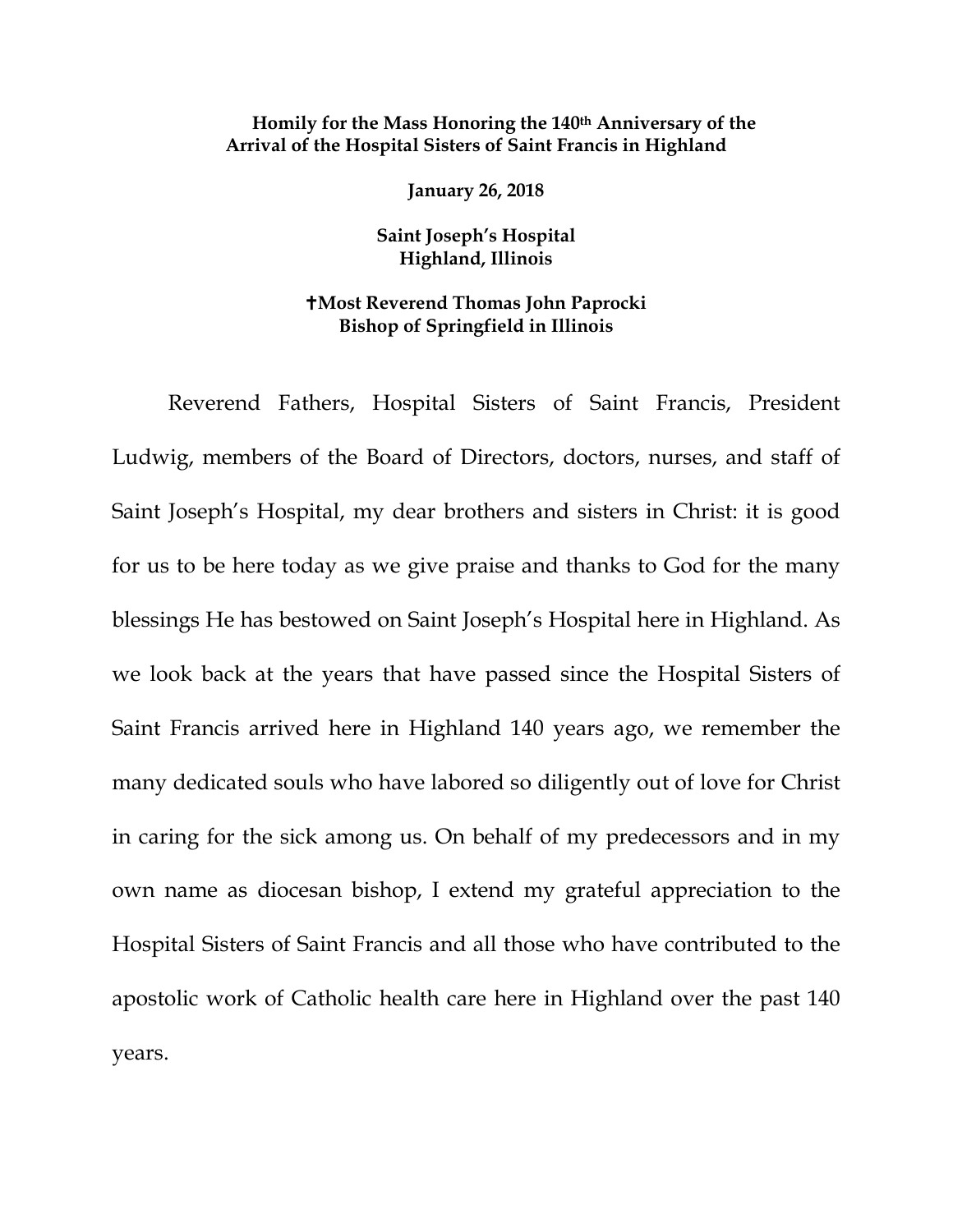You know your own roots well, how 140 years ago two Hospital Sisters of St. Francis came to Highland at the request of Father Joseph Meckel. In those early days the Sisters relied on the generous cooperation of the parishioners and community to tend to the needs of the sick and to provide adequate care for them.

If we take a moment to reflect on these humble beginnings in which the Sisters begged for basic necessities and lived in the same building in which they tended the sick, it should be easy for us to see the connection to the parable in our Gospel today. Just a few moments ago, we heard our Lord compare the Kingdom of God to a mustard seed. While the mustard seed is the smallest of seeds, once planted it grows to become a very large plant. The ministry of the Hospital Sisters of Saint Francis here in Highland is much like this. Since the first 12-bed hospital was built in 1879, the care of the sick by the Hospital Sisters of St. Francis has grown into the beautiful 25-bed hospital in which we gather today.

As you know, we recently completed our Fourth Diocesan Synod, in which we declared that "the mission of the Roman Catholic Diocese of Springfield in Illinois is to build a fervent community of intentional and dedicated missionary disciples of the Risen Lord and steadfast stewards of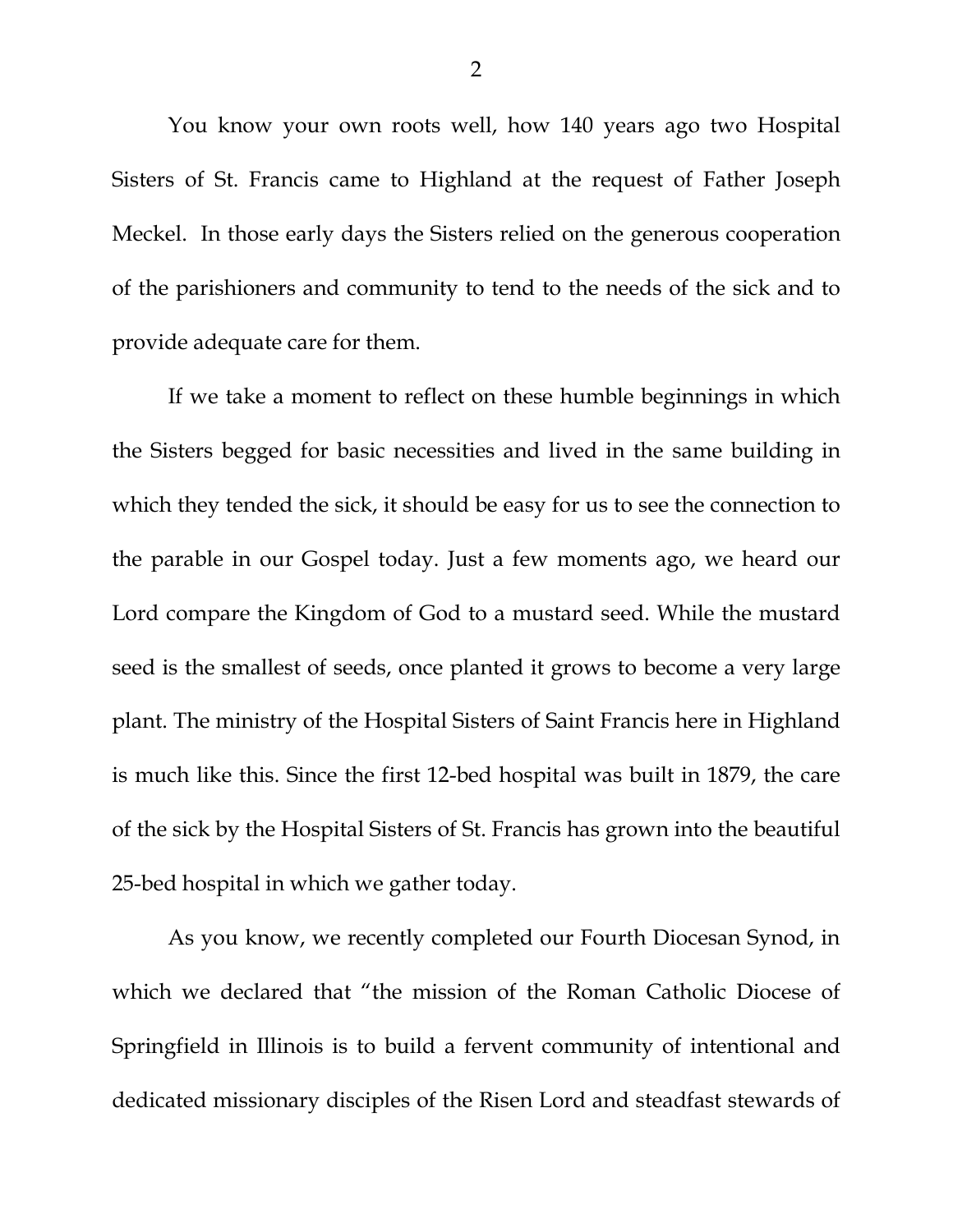God's creation who seek to become saints. Accordingly, the community of Catholic faithful in this diocese is committed to the discipleship and stewardship way of life as commanded by Christ Our Savior and as revealed by Sacred Scripture and Tradition. To further this mission, the Diocese of Springfield in Illinois is committed to implementing the Four Pillars of Discipleship and Stewardship, namely: hospitality, prayer, formation and service.

From my perspective, Catholic healthcare has a vital role to play in fulfilling this mission and in implementing these four pillars of discipleship and stewardship. Certainly our Catholic hospitals are centers of hospitality, as the words "hospital" and "hospitality" both come from the same Latin word, *hospes*, which, depending on its context, could mean either "host" or "guest." Indeed, Catholic hospitals host many guests in the hope of making them well by treating the whole person, body and soul, mind and heart.

Catholic hospitals obviously also must be places of prayer, not just in terms of the liturgical prayers and sacramental services provided by chaplains and those who work in pastoral care, but hopefully also places where doctors, nurses, management, support staff, patients and their

3